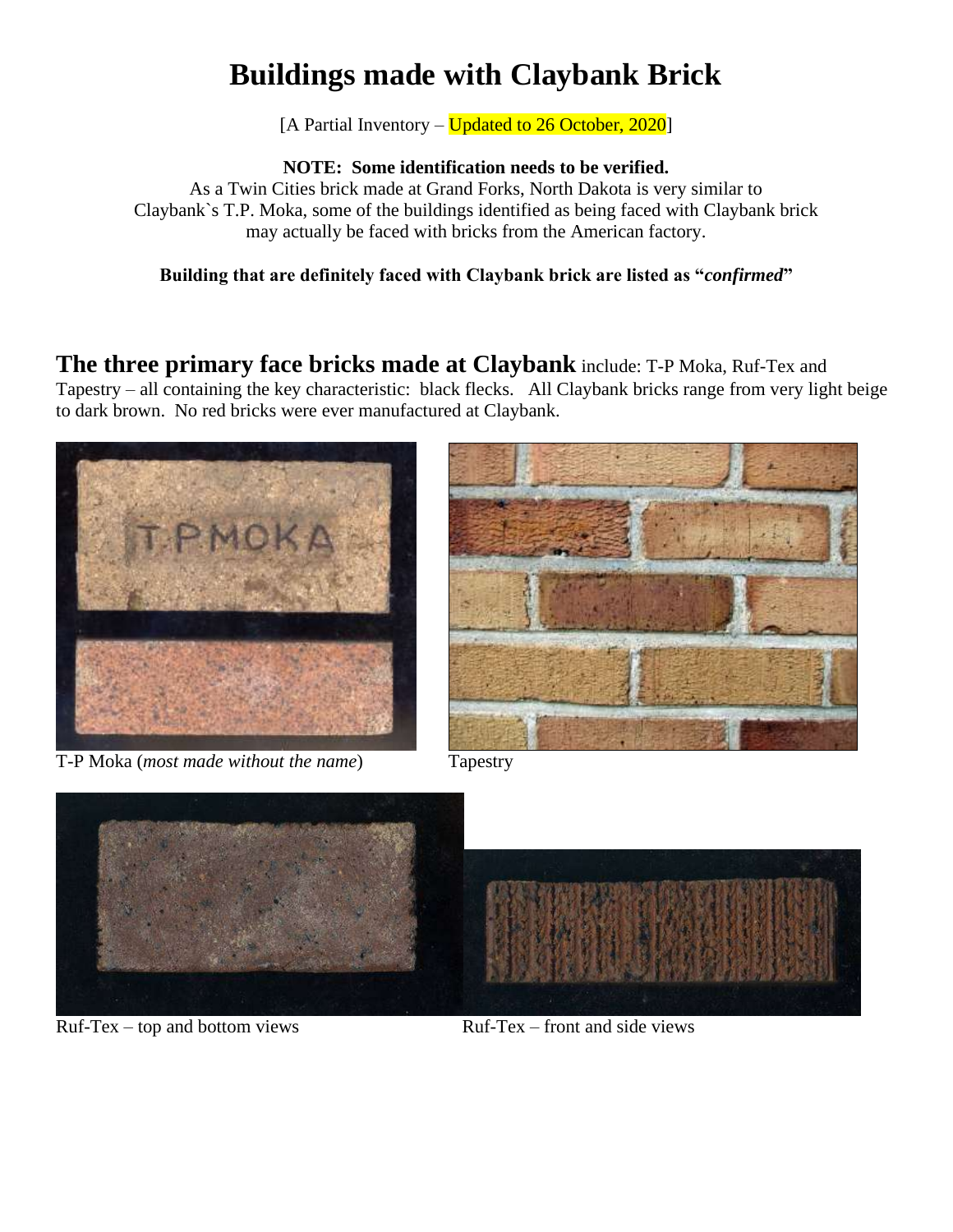**A**

#### Assiniboia:

- Bank of Toronto T.P. Moka *(confirmed)*
- Court House Ruf-Tex *(confirmed)*
- Top 40 Music Store T.P. Moka

# Avonlea-Claybank area:

- Geisler Farmhouse, N of Avonlea T.P. Moka *(confirmed)*
- Dombowsky Farmhouse, W of Avonlea T.P. Moka demolished *(confirmed)*
- Farmhouse, west of Avonlea T.P. Moka *(confirmed)*
- Farmhouse, west of Avonlea T.P. Moka *(confirmed)*

**B**

Blaine Lake:

• Safeway Store – T.P. Moka

Briercrest area:

• Silo – T.P. Moka – *(confirmed)*

Bulyea:

• Bulyea School – possibly T.P. Moka, 1919

# **C**

Calgary:

- Bank of Toronto new building  $-1953$  TP Moka (confirmed Archives File F-264)
- British-American Oil Refinery Administration Building Ruf-Tex *(confirmed)*
- Fam Tower Apartments T.P. Moka (?)
- Holy Cross Hospital
- Mr. Big & Tall T.P. Moka
- RCA Victor Ltd. New building 1954 TP Moka (confirmed Archives file F271)
- York Hotel T.P. Moka

Canora:

• Sask. Gov't Telephones Building – T.P. Moka *(confirmed)*

# Claybank:

• St. Joseph's R.C. Church – Ruf-Tex *(confirmed)*

# Claybank Area:

- Diebert Farm House T.P. Moka *(confirmed)*
- Dombowski Farm House (demolished) T.P. Moka *(confirmed)*
- Gysler Farm House T.P. Moka *(confirmed)*
- Purdie Farm House Ruf-Tex *(confirmed)*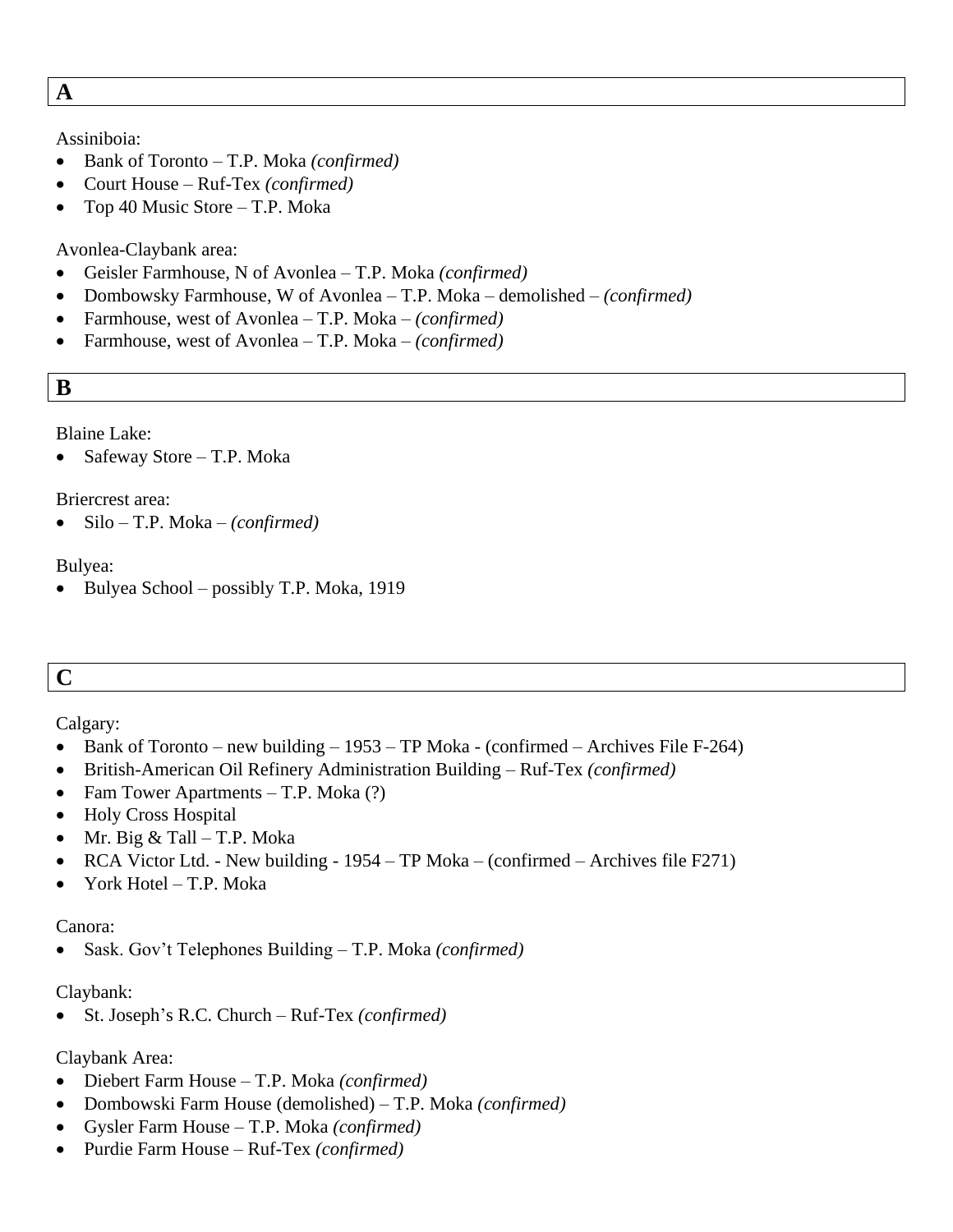- Silo T.P. Moka *(confirmed)*
- Claybank School T.P. Moka (*confirmed)*

Claybank Brick Plant:

- Brick Cottage T.P. Moka *(confirmed)*
- Bunk House T.P. Moka *(confirmed)*
- Carpenter Shop T.P. Moka *(confirmed)*
- Hand Mould Shop (*confirmed)*
- Laboratory T.P. Moka *(confirmed)*
- Office T.P. Moka *(confirmed)*
- 5 Smoke Stacks Scove Brick *(confirmed)*
- 10 Kilns Ruf-Tex *(confirmed)*

Condie Area:

• CN Pump House (Fred Bard Nature Centre) – T.P. Moka - demolished

# **D**

No Listings

# **E**

Edmonton:

- Eaton`s Catalogue Warehouse *(confirmed)*
- Edmonton Journal Press *(confirmed)*
- Idlwyld Telephone Exchange 1952 TP Moka (Confirmed Archives File F-259)
- No. 9 Fire Hall 1952  $\Gamma$  TP Moka (Confirmed Archives File F-258)
- University of Alberta Medical Building addition TP Moka *(confirmed – Archives File F-216)*
- Woodward`s Department Store (*confirmed)*

# Estevan:

- Post Office 1302  $3<sup>rd</sup>$  Street, (1956) T.P. Moka
- Residence 1301  $3<sup>rd</sup>$  Street T.P. Moka
- Residence 1305  $3<sup>rd</sup>$  Street Ruf-Tex

# Estlin:

• School (demolished) – Ruf-Tex

# Eston:

• Hospital – T.P. Moka *(confirmed)*

No Listings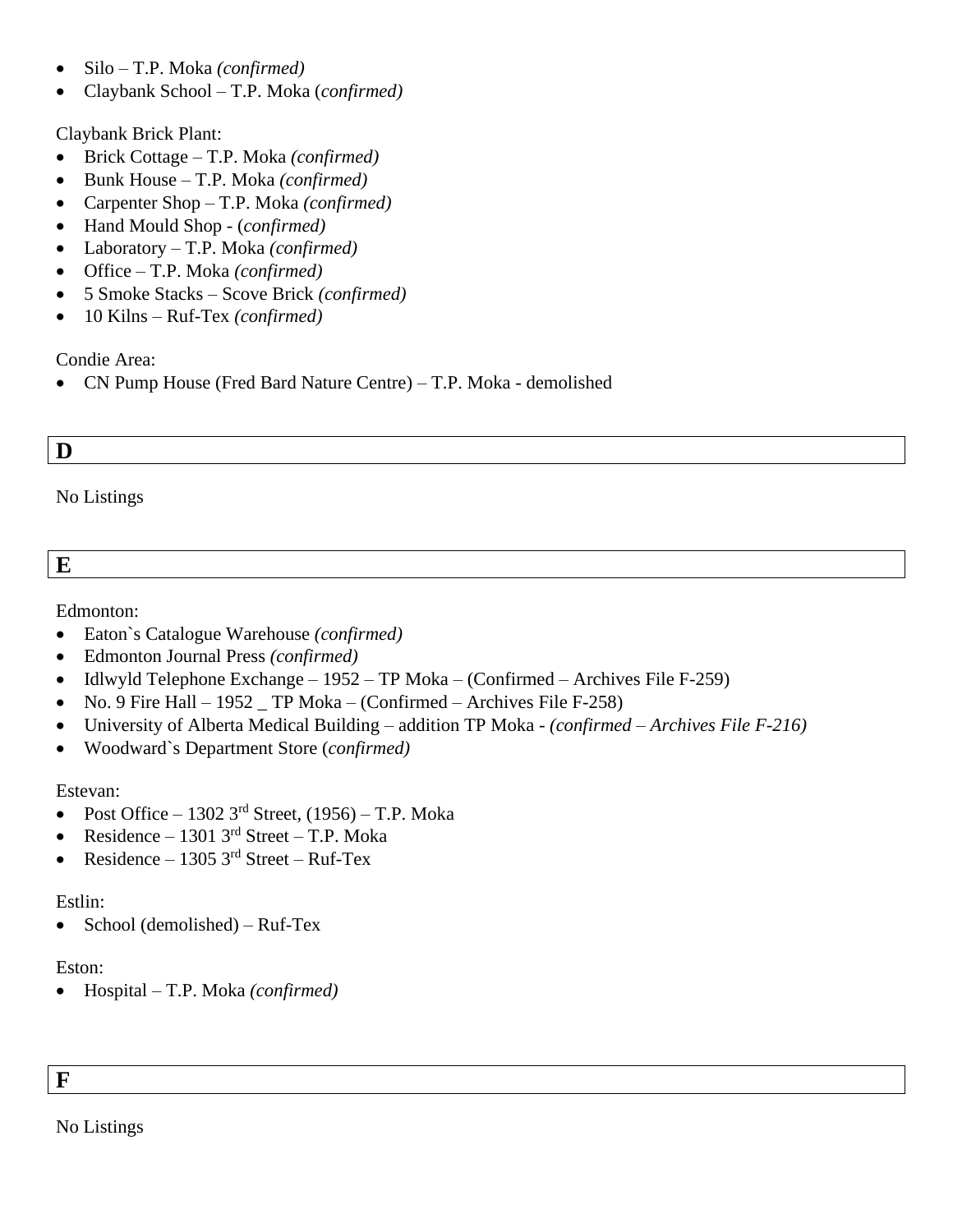**G**

# Gravelbourg:

- Bishop's Residence T.P. Moka *(confirmed)*
- Business Block 300 Main Street Ruf-Tex & T.P. Moka
- College Mathieu (demolished) T.P. Moka *(confirmed)*
- Convent Ruf-Tex
- Court House Ruf-Tex *(confirmed)*
- Drug Store T.P. Moka & Scove
- High School T.P. Moka
- Inn T.P. Moka & Ruf-Tex
- Jesus & Mary Convent T.P. Moka *(confirmed)*
- Notre Dame Roman Catholic Cathedral T.P. Moka *(confirmed)*
- Pavilion Building, College Mathieu T.P. Moka *(confirmed)*
- Post Office Ruf-Tex *(confirmed)*
- Residence –110  $1<sup>st</sup>$  Ave E. Ruf-Tex
- Residence –112 Main Street Ruf-Tex
- Residence 208 Main Street Ruf-Tex
- Residence 218 Main Street Ruf-Tex
- Residence  $115 6$ <sup>th</sup> Ave W T.P. Moka
- Residence  $118 2<sup>nd</sup>$  Ave W T.P. Moka
- Residence  $107 \, 1^{\text{st}}$  Ave W Ruf-Tex
- Residence 125 1st Ave W T.P. Moka
- Residence 202  $2<sup>nd</sup>$  Ave W T.P. Moka
- Residence 240  $6<sup>th</sup>$  Ave E Ruf-Tex
- Store T.P. Moka
- **H**

Humboldt:

- Court House T-P Moka *(confirmed)*
- Humboldt School *- 1953 addition –(confirmed – Archives file F-262)*

# **I**

No Listings

**J**

No Listings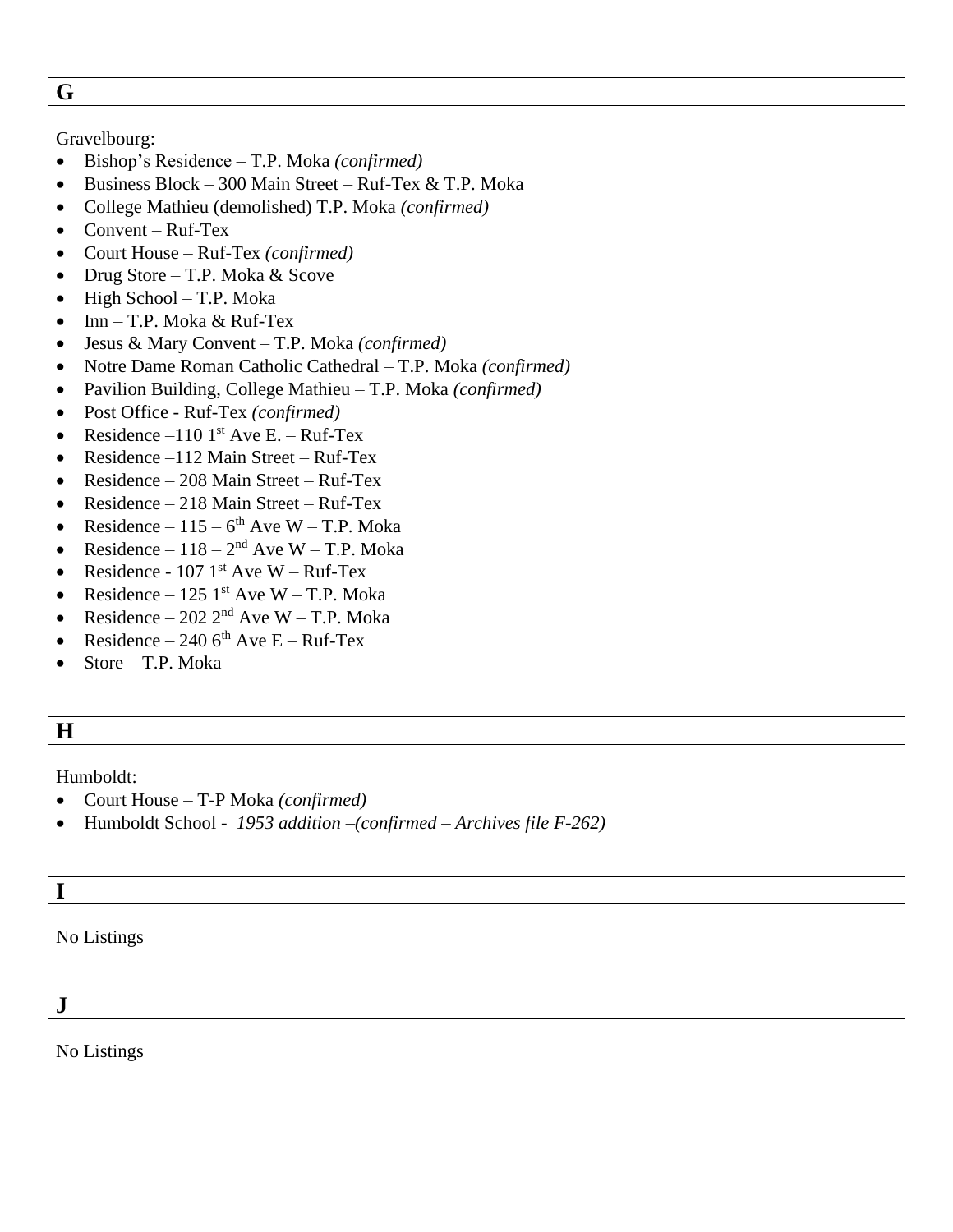#### Kerrobert:

• Court House – T-P Moka *(confirmed)*

#### Kipling:

• Post Office  $(1956)$  – T-P Moka

# **L**

# Lafleche:

• Ste. Radegonde R.C. Church – T.P. Moka *(confirmed)*

# Lake Lenore:

• Bank of Montreal – T.P. Moka

# Lebret:

• Residence – T.P. Moka

# **M**

# Markinch:

• Rude Boyz Assoc. Bldg. – T.P. Moka

# Melfort:

• Sask. Gov't Telephones Bldg. – T.P. Moka *(confirmed)*

# Melville:

• CNR Roundhouse – Ruf-Tex *(confirmed)*

# Meyronne:

• Our Lady of Lourdes R.C. Church (basement) – T.P. Moka *(confirmed)*

# Montmartre:

• Sacred Heart R.C. Church – T.P. Moka *(confirmed)*

# Moose Jaw:

- Army & Navy Department Store T.P. Moka *(confirmed)*
- Bellamy Block T.P. Moka *(confirmed)*
- Bingham Residence (1166 2nd Avenue NW) *(confirmed)*
- Bungalow 1008 Oxford Street T.P. Moka *(confirmed)*
- Children's Home T.P. Moka *(confirmed)*
- CNR Station T.P. Moka *(confirmed)*
- Comfort Station T.P. Moka *(confirmed)*
- Love Residence (1170 2nd Avenue NW) *(confirmed)*
- Merchants Bank
- Natatorium *(confirmed)*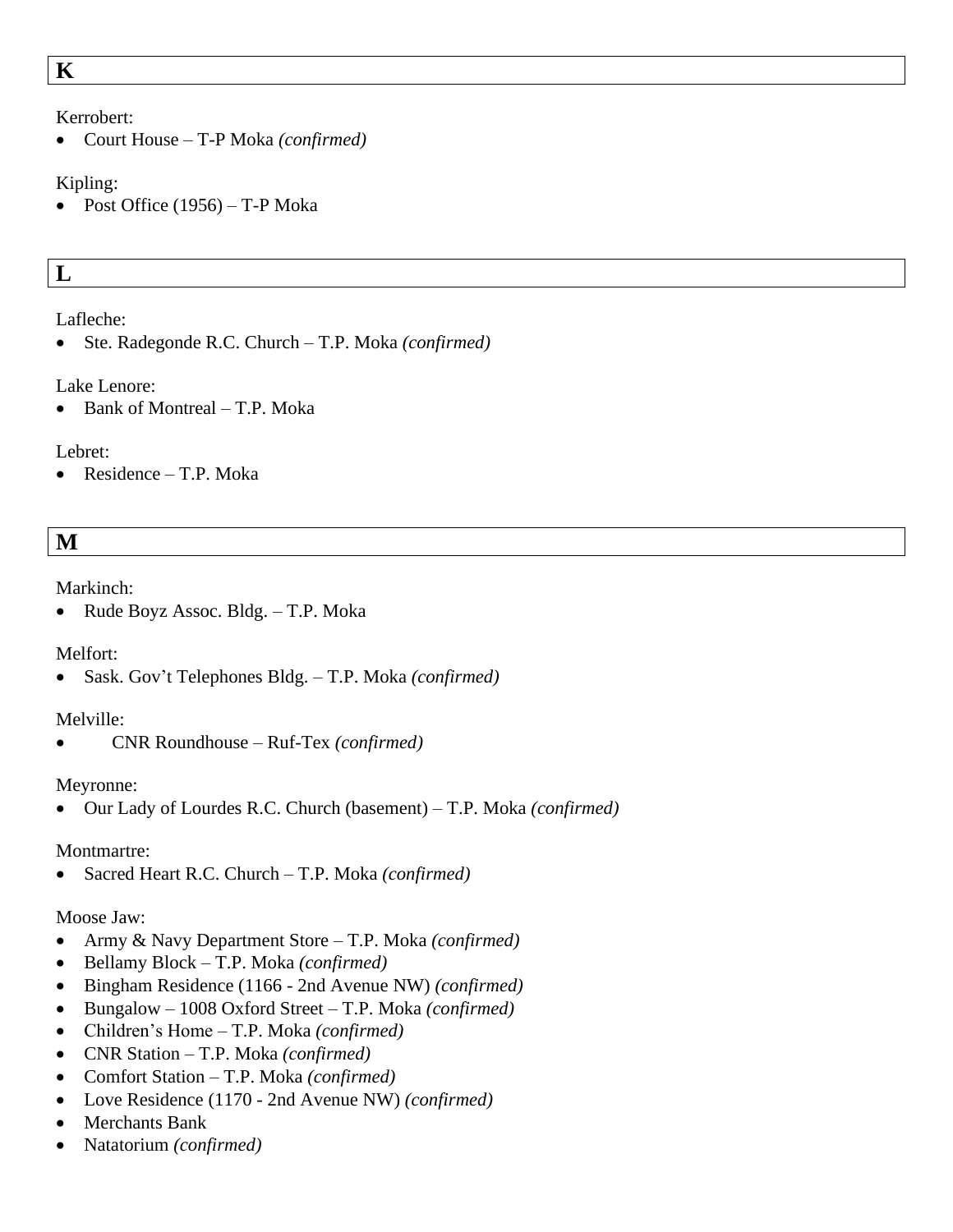- National Light and Power Station T.P. Moka
- Normal School (STI / SIAST) Ruf-Tex *(confirmed)*
- Providence Hospital (demolished) T.P. Moka *(confirmed)*
- Store, NW corner River & Main Street T.P. Moka
- St. Louis College T.P. Moka *(confirmed)*
- Westmount School addition 1954 TeePee Moka (confirmed Archives File F-272)

# **N**

#### North Battleford:

- CNR Warehouse (demolished) T.P. Moka
- HMS Books T.P. Moka
- Mahar Travel Building T.P. Moka
- S. Viet Nam Restaurant T.P. Moka
- St. Thomas Moore Scholasticate Complex T.P. Moka *(confirmed)*

# **O**

#### No Listings

**P**

Palo:

• MidWest Chemicals Bldg. - Tapestry

#### Prince Albert:

- Court House Ruf-Tex *(confirmed)*
- Provincial Jail (demolished) *(confirmed) –* also includes some P.A. brick

# **Q**

Quebec City:

• Chateau Frontenac (Central Tower) – Tapestry or T.P. Moka (?)*(confirmed)*

# **R**

Radville:

• Store, Main Street – Ruf-Tex

#### Regina:

- Allen Theatre (demolished) T-P Moka *(confirmed)*
- Apartment Block / Four-Duplex 1400 Argyle Street T.P. Moka *(confirmed)*
- Apartment Building 1878-1880 Ottawa Street T.P. Moka
- Apartment Building 1875 1879 Ottawa Street Ruf-Tex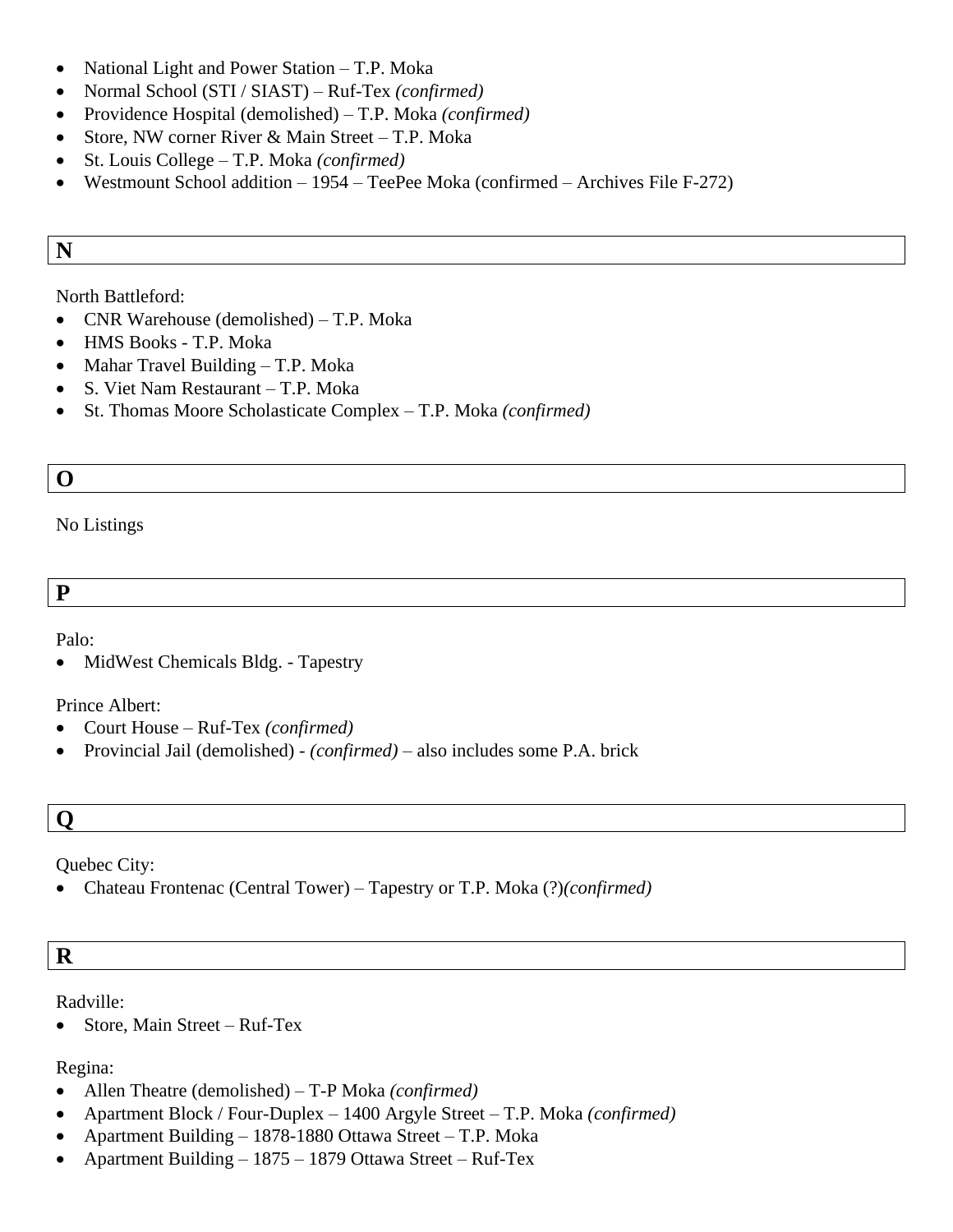- Commercial Building 1417-1419  $11<sup>th</sup>$  Avenue T.P. Moka
- Balfour Apartments T.P. Moka *(confirmed)*
- Campion High School T.P. Moka *(confirmed)*
- Canada Fairbanks- Morse Warehouse T.P. Moka *(confirmed)*
- Canadian (Bothwell) Motors T.P. Moka *(confirmed)*
- Capitol Theatre (demolished) T.P. Moka *(confirmed)*
- Children's Shelter (demolished) *(confirmed)*
- CKRM Studio (former Hebrew School) T.P. Moka *(confirmed)*
- Darke Hall Ruf-Tex *(confirmed)*
- Dominion (Federal) Building upper floors T.P. Moka *(confirmed)*
- Drake Hotel  $-$  1954 ruff-tex (confirmed  $-$  Archives file F-270)
- Eaton's Warehouse (Value Village Mall) T.P. Moka *(confirmed)*
- Elite Cafe (demolished) *(confirmed)*
- General Hospital: Nurses' Residence Ruf-Tex *(confirmed*
- General Hospital Nurses' Residence addition 1953 (0nfirmed)*)*
- Herchmer School demolished Ruf-Tex *(confirmed – Archive file F-261)*
- Holy Rosary Cathedral ( $\overline{\text{Regina ?}}$ ) Ruf-Tex (confirmed Archives File F-278)
- Holy Rosary School addition 1955 TP Moka (Confirmed Archives File F-271)
- Hotel Saskatchewan Tapestry
- Lakeview School T.P. Moka *(confirmed)*
- Leg. Bldg. Power Plant T.P. Moka *(confirmed)*
- McCarthy Apartments (demolished) *(confirmed)*
- Municipal Hail Building T.P. Moka *(confirmed)*
- Regina Police Station / Municipal Justice Bldg Ruf-Tex *(confirmed)*
- Regina Catholic Schools Education Centre 2160 Cameron T.P. Moka *(confirmed)*
- Regina Trading Company Building (demolished)
- Residence 27 Leopold Crescent T.P. Moka
- Residence 2341 Montreal Street (trim) T.P. Moka
- Residence 2363 McIntyre Street Ruf-Tex
- Residence E of Broad 2 storey Ruf-Tex
- Sacred Heart R.C. Church
- Sacred Heart School Ruf-Tex demolished
- Safeway Store,  $3424 13^{th}$  Avenue T.P. Moka
- SaskPower Substation (Dewdney & Broad) Ruf-Tex
- Sask. Gov. Telephones Head Office (partial Claybank; partial Estevan)
- SaskPower Head Office T.P. Moka special order
- Sask. Provincial Police Headquarters (demolished)
- Scott Collegiate T.P. Moka demolished *(confirmed)*
- Store  $1602 11$ <sup>th</sup> or  $12$ <sup>th</sup> Avenue T.P. Moka
- Victoria Park Apartments T.P. Moka *(confirmed)*
- Wood-Vallance Warehouse T.P. Moka *(confirmed)*
- \_\_\_\_\_\_\_\_\_ Residence 2905 McCallum Ruf-Tex *(confirmed)*

# **S**

Saskatoon:

- Bessborough Hotel Tapestry *(confirmed)*
- Bethany Hospital addition  $-1947 TP$  Moka (Confirmed  $-$  Archives File F-211)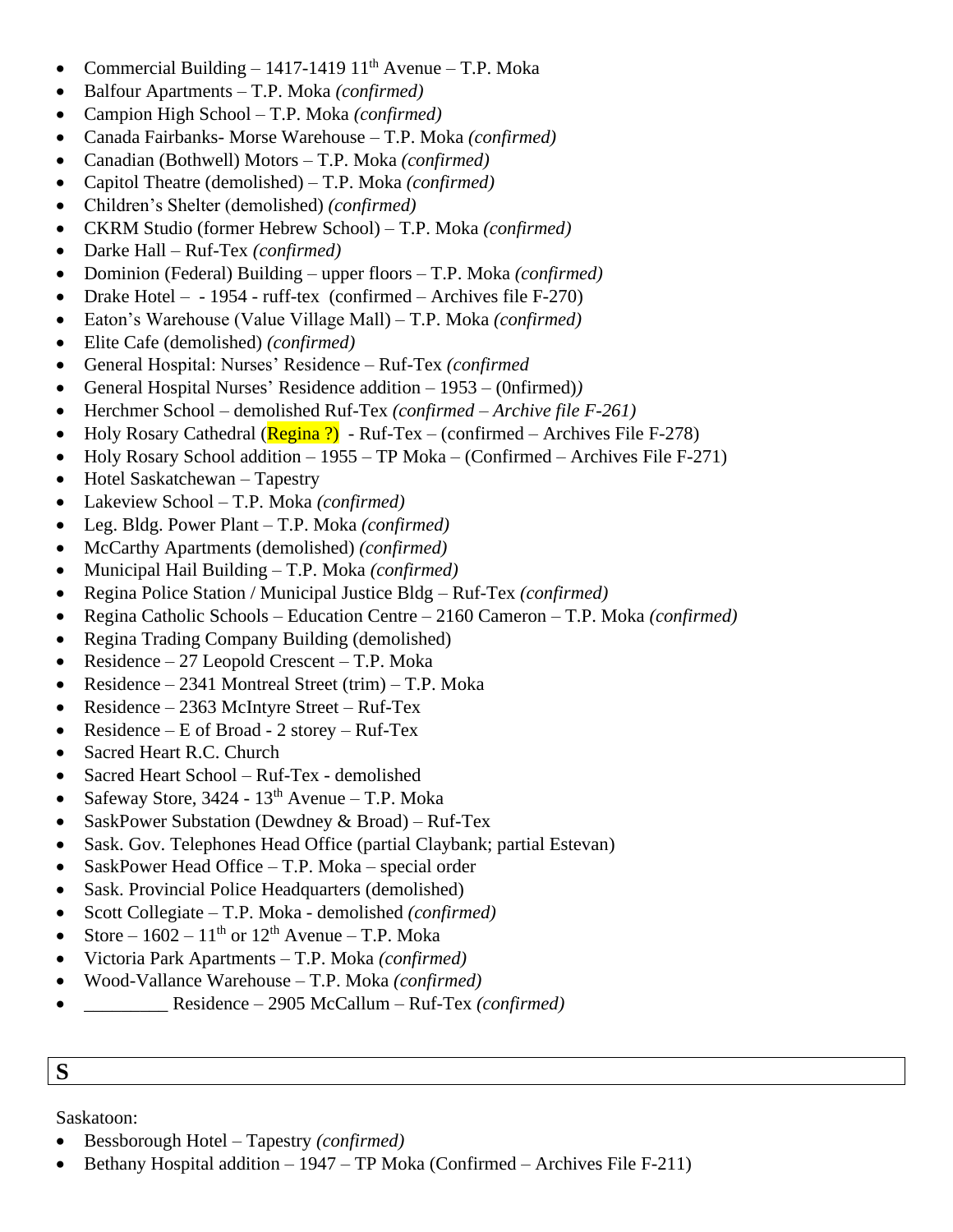- City Hall T.P. Moka *(confirmed)*
- CNR Station Tapestry (demolished) *(confirmed)*
- Dominion Research Laboratory TP Moka (Confirmed Archives File F-210)
- Eaton's Warehouse T.P. Moka
- Engineering Building, U of  $S 1947-49 TP Moka / Ruff-Tex (Confirmed Archives File F-210)$
- Medical College, U of Sask. *(confirmed)*
- Normal School (Kelsey Institute) T-P Moka *(confirmed)*
- Post Office (Federal Building) 4 Ave N & 23 St. E T.P. Moka *(confirmed)*
- Provincial Jail demolished T.P. Moka
- Safeway Store 504 33 $^{rd}$  Street W T.P. Moka
- Safeway Store Sutherland, Central Street T.P. Moka *(confirmed)*
- Sanatorium demolished Ruff-Tex (Confirmed)
- School for the Deaf Tapestry *(confirmed)*
- St. Francis Church Ruff-Tex

#### Shaunavon:

- Campbell Block T-P Moka & Ruf-Tex
- Court House Ruf-Tex *(confirmed)*
- Shaunie Restaurant T-P Moka

#### Southey:

• St. James R.C. Church – Ruf-Tex

#### Southey Area:

• Vollhoffer Farm House – T.P. Moka

# Swift Current:

- Court House T-P Moka *(confirmed)*
- Pratt Dental Studio T.P. Moka
- Quality Glass Warehouse T.P. Moka
- Sask. Gov't Telephones Building T.P. Moka *(confirmed)*
- Swift Shoe Repair, 100 Block, Central Avenue

# **T**

# The Pas:

• CNR Freight Shed

# **U**

No Listings

**V**

Vancouver: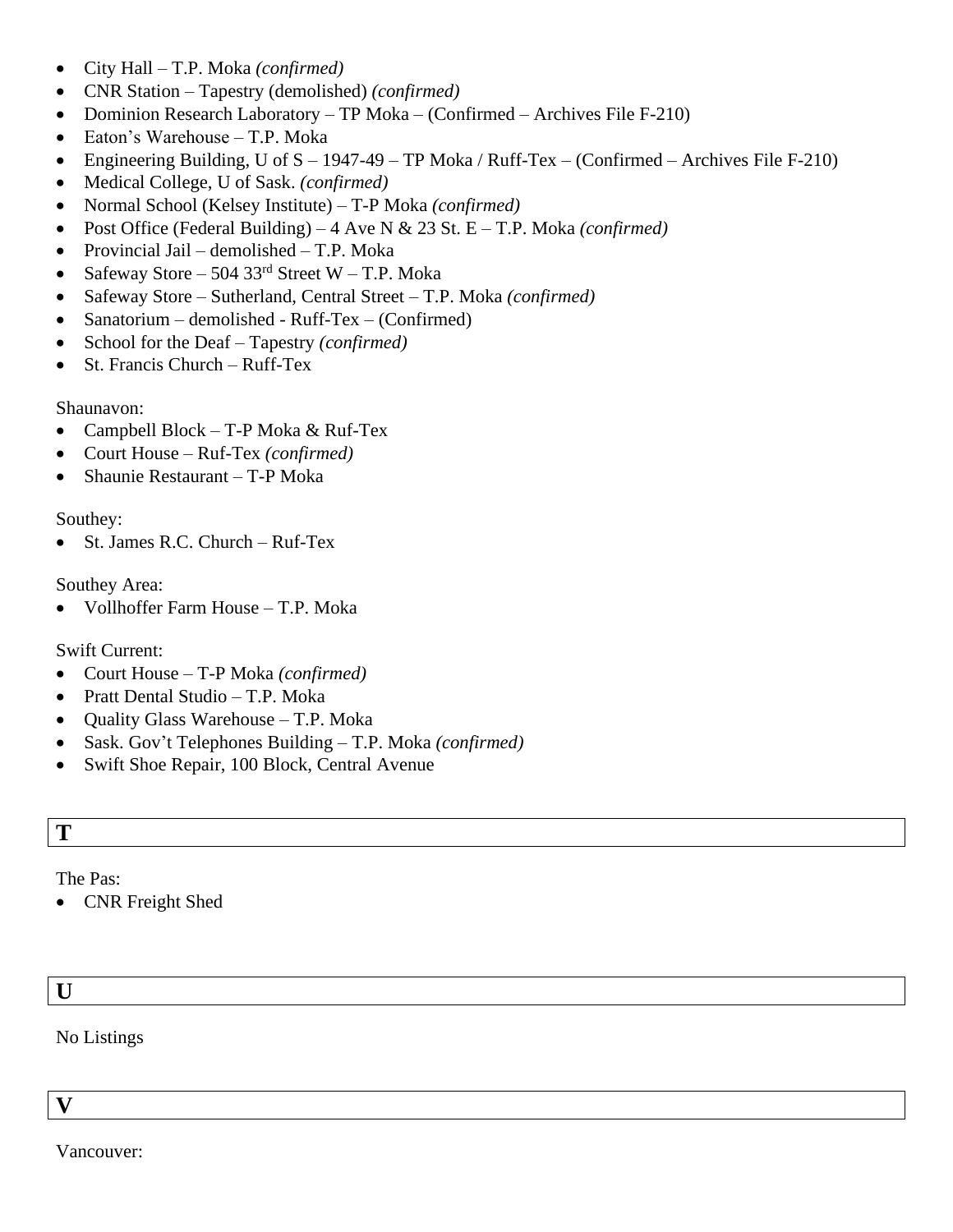- Coroner's Court 240 W Hastings Street T.P. Moka
- Fan Tower S.- 609 Gore Street (T-P Moka?)
- Lord Byng School *(confirmed)*
- Randall Building 555 W Georgia Street (Ruf-Tex?)
- $35 1021$  W Hastings Street (Ruf-Tex?)

# Vanguard:

• Bank [RM of Whiska Creek office), (T-P Moka?)

# **W**

# Weyburn:

- Mental Hospital (demolished) T.P. Moka *(confirmed)*
- Mental Hospital Power Plant (demolished) T.P. Moka *(confirmed)*

# Winnipeg:

- Medical Arts Building *(confirmed)*
- Misericordia Hospital annex *(confirmed)*

# Wynyard:

• Court House – Ruf-Tex *(confirmed)*

# **X**

No Listings

**Y**

# Yorkton:

- Court House T-P Moka *(confirmed)*
- Burke School T.P. Moka *(confirmed - demolished)*

# **Z**

# No Listings

Prepared by:

**Frank Korvemaker,** M.S.M.; S.A.A. (Hon.) Ret'd Archivist / Construction Historian 59 Compton Road